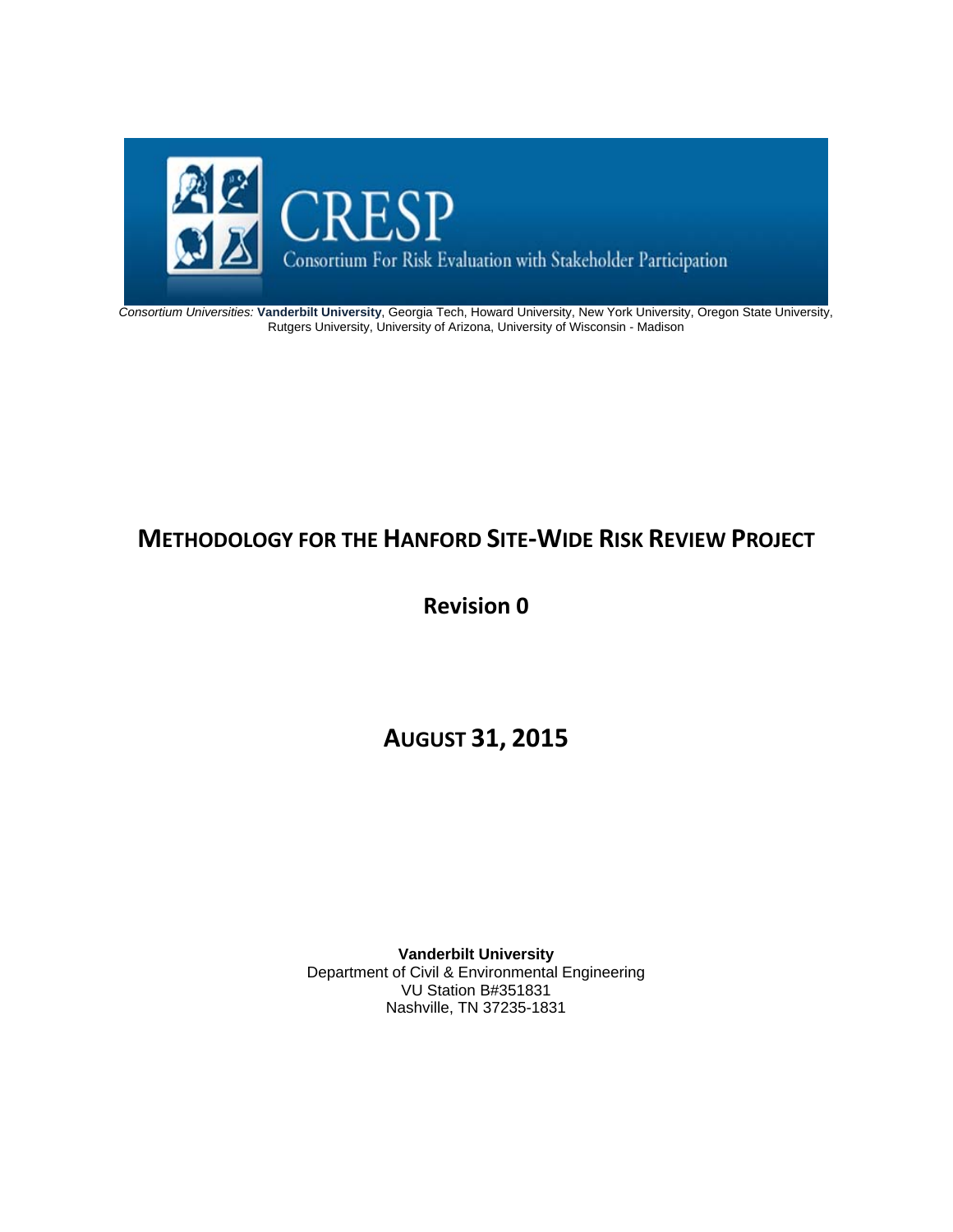## **Acknowledgements and Disclaimer**

This document was developed by David S. Kosson,<sup>1</sup> Charles W. Powers,<sup>1</sup> Jennifer Salisbury,<sup>1</sup> Craig H. Benson,<sup>2</sup> Lisa S. Bliss,<sup>1</sup> Kevin G. Brown,<sup>1</sup> Joanna Burger,<sup>3</sup> Bethany L. Burkhardt,<sup>1</sup> James H. Clarke,<sup>1</sup> Allen G. Croff,<sup>1</sup> Lyndsey Fern Fyffe,<sup>1</sup> Michael Gochfeld,<sup>3</sup> Kathryn A. Higley,<sup>4</sup> George M. Hornberger,<sup>1</sup> Kimberly L. Jones,<sup>5</sup> Steven L. Krahn,<sup>1</sup> Eugene J. Le Boeuf,<sup>1</sup> Henry J. Mayer,<sup>3</sup> Richard B. Stewart<sup>6</sup>, and Hamp Turner.<sup>1</sup>

This document was developed with assistance from Pacific Northwest National Laboratory by Wayne Johnson, Robert Bryce, Amoret Bunn, Mickie Chamness, Janelle Downs, Vicki Freedman, Elizabeth Golovich, Alicia Gorton, Kris Hand, Ellen Kennedy, Kyle Larson, George Last, Peter Lowry, Jennifer L. Mendez, Mary Peterson, Reid Peterson, Christine Ross, Mark Triplett, and Michael Truex. Assistance from Savannah River National Laboratory was provided by Jeannette Hyatt.

Pacific Northwest National Laboratory is operated for the U.S. Department of Energy by Battelle Memorial Institute under Contract No. DE‐AC06‐76RL 1830.

Savannah River National Laboratory is operated for the U.S. Department of Energy by Savannah River Nuclear Solutions, LLC under contract number DE‐AC09‐08SR22470.

The information in this document is based on data received as of the date of the document and may change as new information becomes available or is provided.

As is CRESP practice with major review products, a draft of this methodology document was reviewed for factual accuracy by key individuals and entities. Such reviews are not "peer reviews". Rather, they are intended only to solicit information about the accuracy of citations and other factual matters discussed. These factual accuracy reviews typically help CRESP improve the quality and veracity of data and identify additional relevant sources of information. Those individuals and entities asked to carry-out such factual accuracy reviews are assured that participation in the factual accuracy review process in no way commits them to agree or disagree with the judgments, opinions, interpretations, conclusions, findings or recommendations contained in the review draft. Additionally, participation in the factual accuracy review is not intended to affect or limit any position reviewers may have on content within the final report. All reviewers, other than the authors of the draft and final versions of a CRESP report, retain their separate and independent rights and obligations. Factual accuracy reviews of this interim progress report were completed by, among others, officials of the U.S. Department of Energy, the U.S. Environmental Protection Agency and the State of Washington.

This document is partially based on work supported by the U. S. Department of Energy, under Cooperative Agreement Number DE‐FC01‐06EW07053 titled The Consortium for Risk Evaluation with Stakeholder Participation III, awarded to Vanderbilt University, David S. Kosson, principal investigator and Charles W. Powers, co‐principal investigator. The opinions, findings, conclusions, or recommendations expressed herein are those of the authors and do not necessarily represent the views of the Department of Energy or Vanderbilt University.

<sup>1</sup> Vanderbilt University

<sup>2</sup> University of Wisconsin ‐ Madison

<sup>&</sup>lt;sup>3</sup> Rutgers University

<sup>4</sup> Oregon State University

<sup>5</sup> Howard University

<sup>6</sup> New York University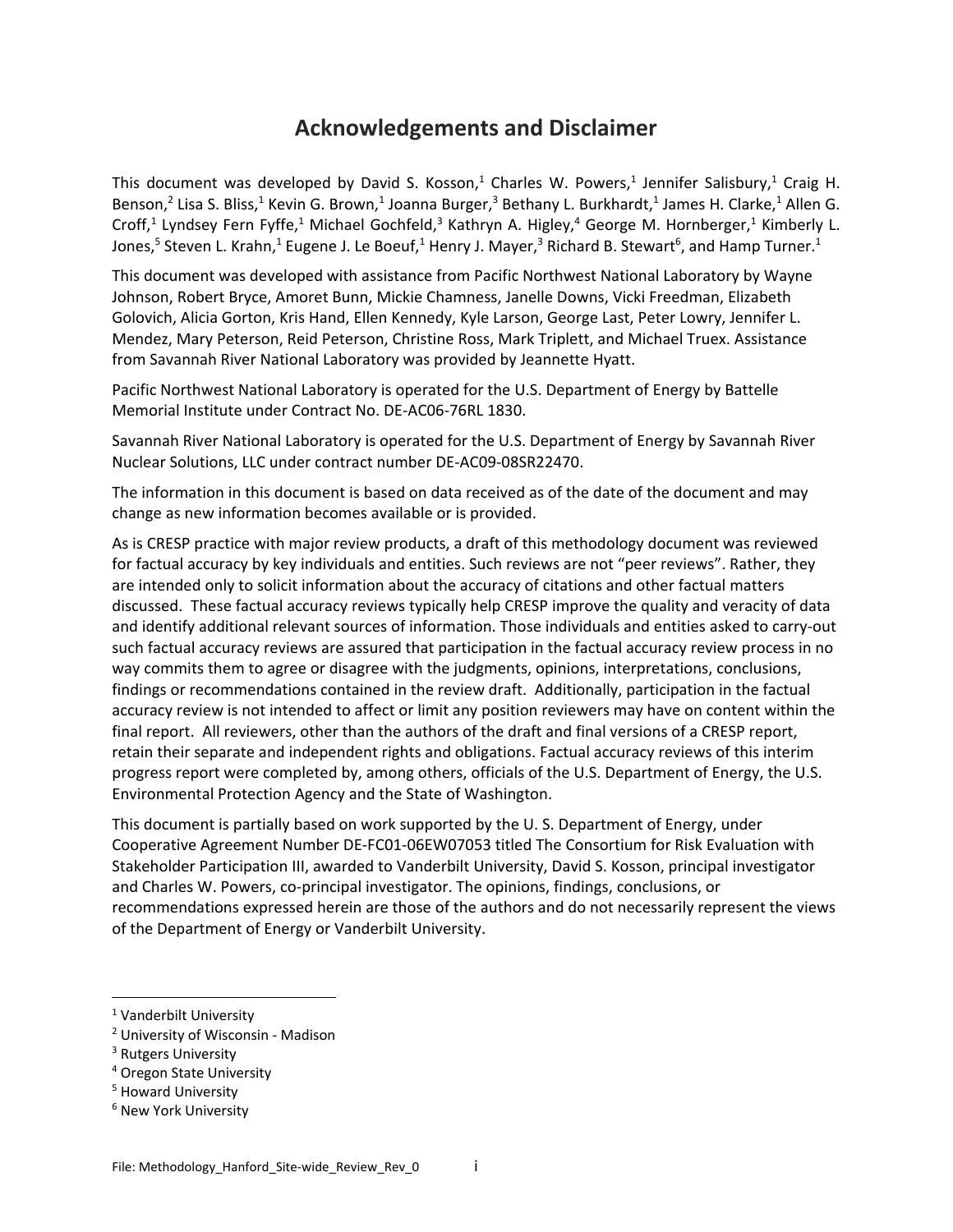**Disclaimer:** This document was prepared as an account of work sponsored by an Agency of the United States Government. Neither the United States Government nor any agency thereof, nor any of their employees, makes any warranty, express or implied, or assumes any legal liability or responsibility for the accuracy, completeness, or usefulness of any information, apparatus, product, or process disclosed, or represents that its use would not infringe privately owned rights. Reference herein to any specific commercial product, process, or service by trade name, trademark, manufacturer, or otherwise does not necessarily constitute or imply its endorsement, recommendation, or favoring by the United States Government or any agency thereof.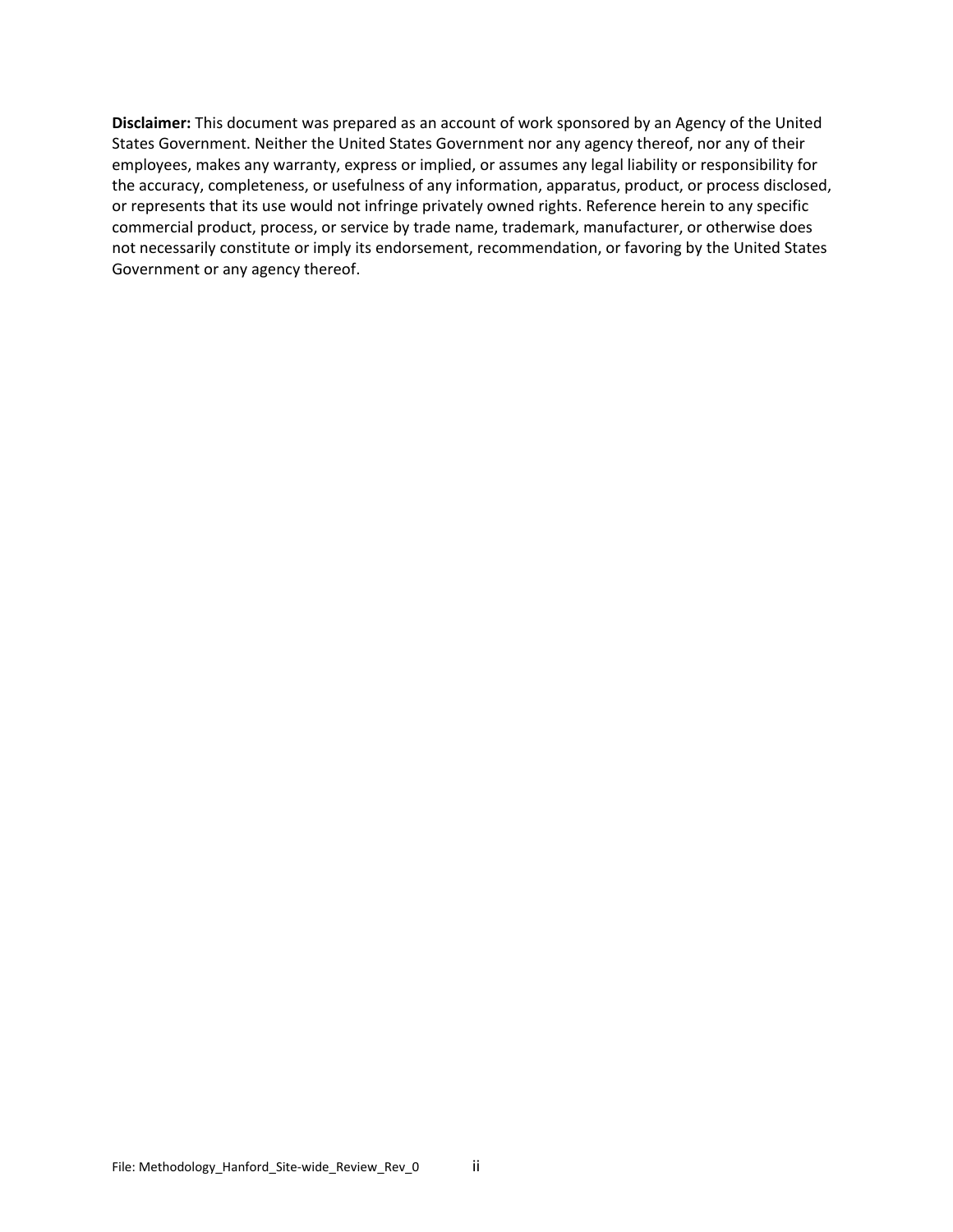## **Executive Summary**

In January 2014, the U.S. Department of Energy (DOE) requested that the Consortium for Risk Evaluation with Stakeholder Participation (CRESP) conduct an independent Hanford site-wide evaluation of human health, nuclear safety, environmental, and cultural resource risks associated with current hazards, environmental contamination and remaining cleanup activities (hereinafter referred to as the "Risk Review Project"). The overarching goal of the Risk Review Project is to carry out a screening process for risks and impacts to human health and resources. The results of the Risk Review Project are intended to provide the DOE, regulators, Tribal Nations, and the public with a more comprehensive understanding of the remaining cleanup at the Hanford Site to help inform (1) decisions on sequencing of future cleanup activities, and (2) selection, planning and execution of specific cleanup actions, including which areas at the Hanford Site should be addressed earlier for additional characterization, analysis, and remediation. This document describes the methodology being used to execute the Risk Review Project.

To accomplish the project's goal, the most recent, available information about hazards (i.e., contaminant inventories, physical chemical forms) and existing environmental contamination within each of the units being evaluated is gathered, described, and analyzed. At certain points in time and under various circumstances, such as facility degradation, seismic activity, accidents, or fire, the identified hazards and environmental contamination may lead to contaminant travel along multiple pathways, creating exposure or impact (referred to as "risk") to human health and/or resources.

This document details the approach used for evaluating risks and impacts to human health and resources for each of the evaluation units considered. Human health and resources include facility workers, co-located people, the public, groundwater and the Columbia River, and ecological and cultural resources. For each unit evaluated under the Risk Review Project, risks are considered in the context of the evaluated unit's status currently, during cleanup activities, and after cleanup activities. This includes taking account of current barriers to dispersion of contaminants and resultant adverse consequences to receptors, the mechanisms of barrier failures, and the likelihood and magnitude of adverse consequences.

Hanford Site is located along the Columbia River in Southeast Washington and is comprised of an area 586 square‐miles (half the size of the State of Rhode Island). For over 40 years, the Site played a major role in the development and production of plutonium and other defense materials as part of the Manhattan Project during World War II and afterwards during the Cold War.

In 1989, Hanford's mission shifted from supporting weapons development to environmental cleanup of facilities, soil, and groundwater. Today, Hanford Site consists of waste management and former production areas, active and closed research facilities, waste storage and disposal sites, and huge swaths of natural resources and habitat. Cleanup at the Site has proven to be more costly, has taken longer, and is more technically challenging than expected when cleanup began. DOE's near term vision calls for reduction of the active cleanup footprint to 75 square miles in the center of the Site, reducing overhead costs, and shifting resources that would allow full scale cleanup of the Central Plateau. To date, considerable progress has been made in achieving this vision. For example, hazards near the Columbia River have been eliminated by completing cleanup of most of the River Corridor and treating contaminated groundwater near the Columbia River. Despite these successes, more than \$100 billion are expected to be spent on cleanup at Hanford during the next 50 years. Additionally, while earlier studies have evaluated portions of the Hanford Site, there has never been a comprehensive, site‐wide review of the risks to human health and resources from contamination, waste management, and cleanup activities.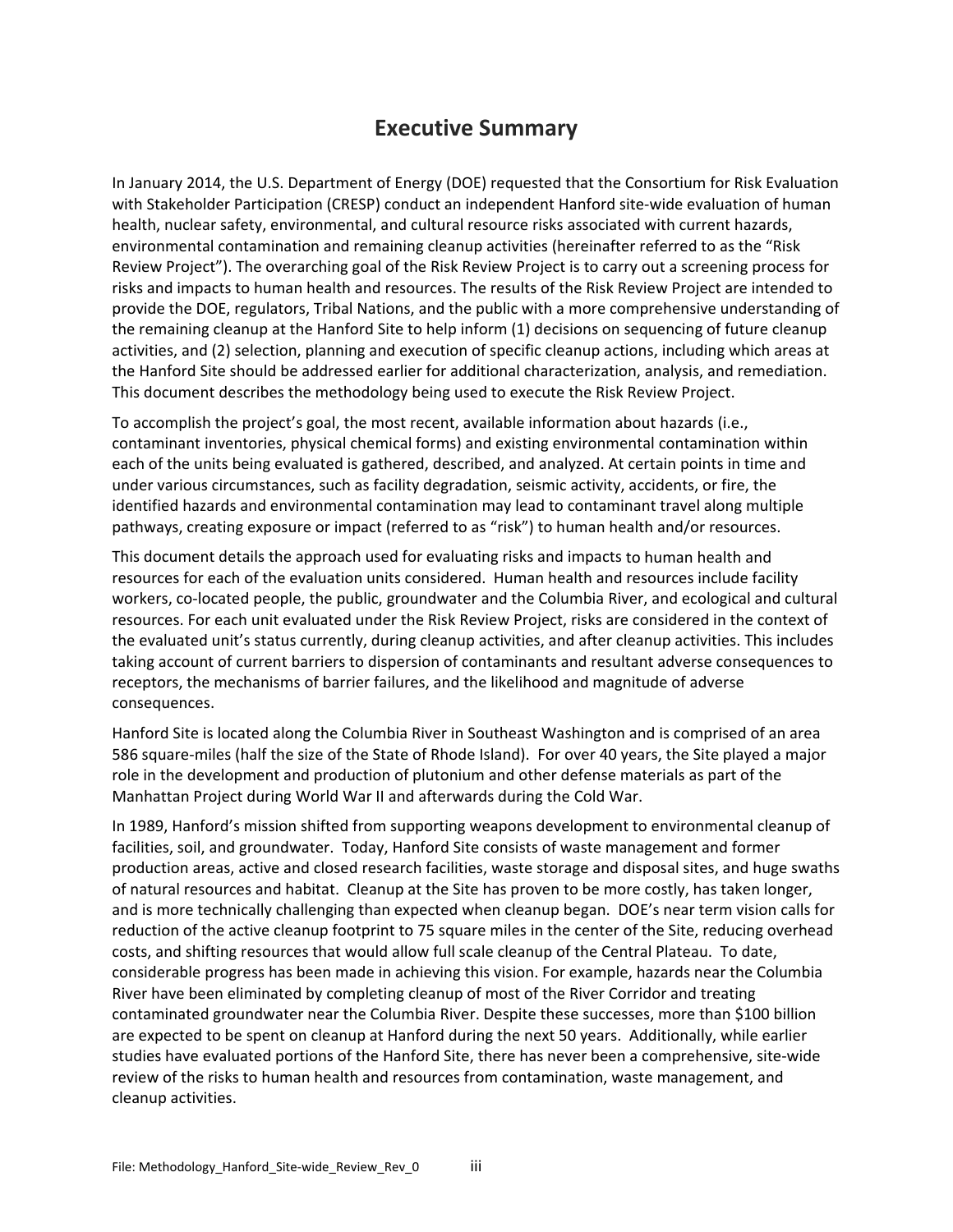It is also important to be clear regarding what the Risk Review Project is not. The Risk Review Project is neither intended to be a substitute for, nor preempt, any requirement imposed under applicable federal or state laws or treaties. As important, the Risk Review Project is not intended to make or replace any decisions made under the Hanford Federal Facility Agreement and Consent Order (Tri‐Party Agreement) and/or 2010 Consent Order, or amendments. Furthermore, the Risk Review Project is neither a Comprehensive Environmental Response, Compensation, and Liability Act risk assessment nor a Natural Resources Damage Assessment evaluation. Finally, the Risk Review Project is not intended to interpret treaty rights that exist between the United States and Native American Tribes.

The Risk Review Project focuses on summary‐level risk characterization or description based on existing information. This process includes describing hazards, existing environmental contamination and potential risks in terms of probability and consequence. Risk characterization is a necessary predecessor to risk management, but the characterization that is completed in this Risk Review does not include risk management decisions. Thus, a rank ordered priority list of cleanup actions from the risk characterization effort will not be an outcome of this review.

The development of a final prioritization list of future actions is the sole purview of DOE and its regulators, with consideration of many additional factors. The DOE, the State of Washington, and the U.S. Environmental Protection Agency (EPA) clearly recognize that the results of the Risk Review Project, including evaluations of hazards and risks, are only one of many inputs to prioritization of future cleanup activities at Hanford.

One essential, additional factor that DOE and regulators must consider in setting priorities for cleanup are the values that stakeholders, community members, governmental entities, and Tribal Nations have identified (e.g., access to the Site, gathering roots, berries, and medicines, and hunting), and how various cleanup options would affect these identified values. The Risk Review Project is limited to considering a plausible range of current and future cleanup actions for different types of contaminant sources to provide to DOE and regulators a better understanding of the range of potential risks and impacts to receptors that may be caused by those cleanup actions.

Furthermore, the Risk Review Project will not select cleanup endpoints or cleanup technologies. However, in addition to risks posed by contaminants, such as radionuclides or chromium, cleanup actions themselves can pose risks or impacts to receptors (e.g., worker safety, groundwater, ecological and cultural resources).

This document describes the methodology developed to execute the Risk Review Project and reflects revisions that were incorporated in response to comments received on the draft methodology document made available for public comment in September 2014. The methodology also reflects the lessons learned from the pilot case studies completed in the summer of 2014 to test the draft version of the methodology as well as input received from independent experts. The methodology consists of the following elements:

1. **Identification of Evaluation Units (EU).** The remaining cleanup sites at Hanford as of October 1, 2015 have been divided into approximately 60 evaluation units (EUs), which have been organized into five categories composed of geographically co‐located sites to the extent possible, considering the commonality among source types and the overlapping of impacts and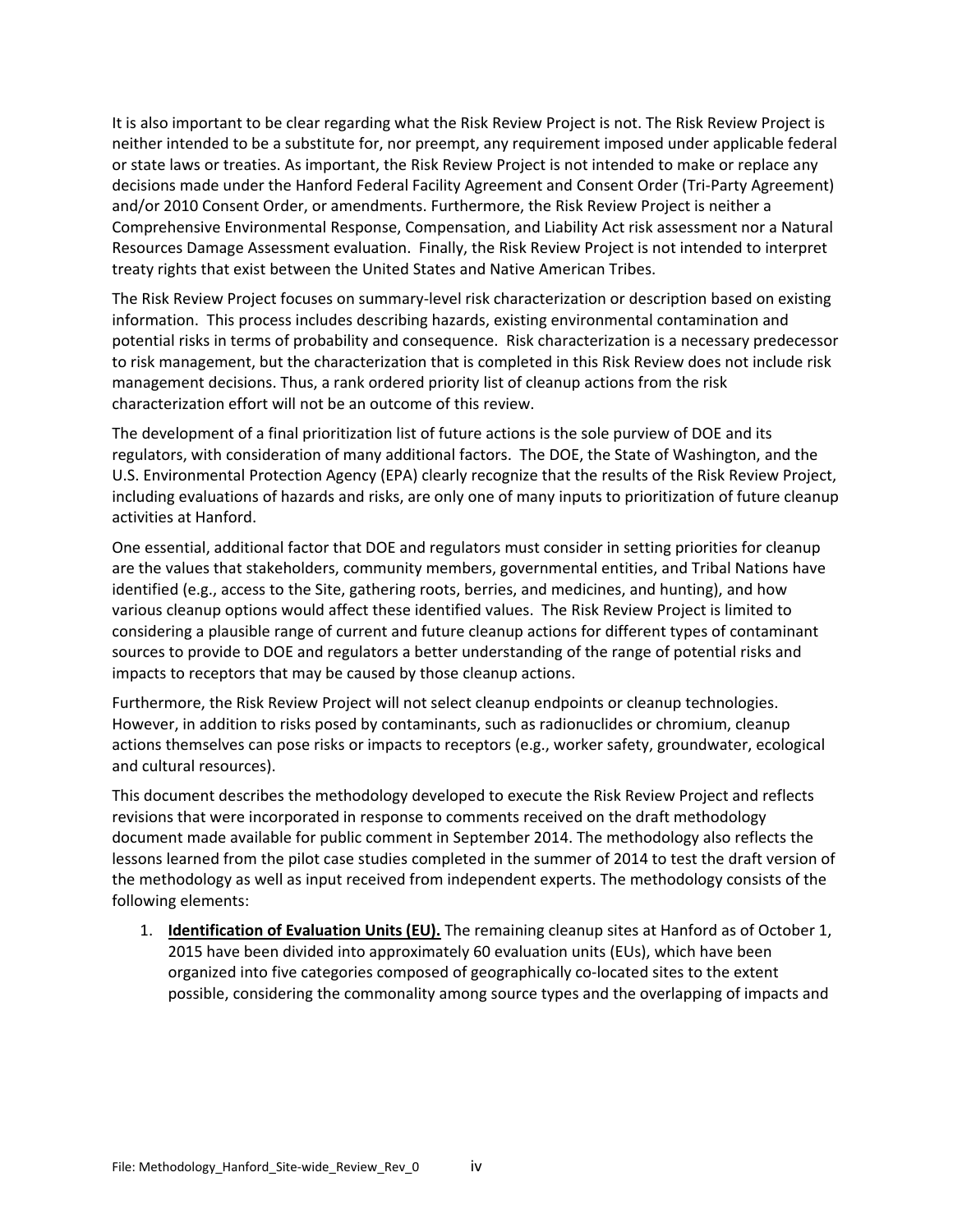risks to receptors<sup>7</sup>. The five categories are<sup>8</sup>: 1) legacy source sites<sup>9</sup>, such as past practice liquid waste disposal and buried solid waste sites; 2) tank waste and farms and associated legacy contamination sources; 3) groundwater plumes; 4) inactive facilities undergoing decommissioning, deactivation, decontamination, and demolition (D4); and 5) operating facilities used as part of the cleanup process. *See Chapter 3.*

- 2. **Summary Evaluation Templates.** Each EU will be described in detail using most recent available information, including regulatory documents, maps, and studies $^{10}$ . Information gathered on each EU includes the unit description and history; an inventory of waste and contamination history; selected or potential range of cleanup approaches; and the ratings of risks to receptors, which are determined by providing rough order of magnitude relative grouping or binning of risks to each type of receptor. The primary groupings are Very High, High, Medium, Low, and Not Discernible. *See Appendix B for the Summary Evaluation Template.*
- 3. **Risk Ratings.** The receptors being rated or binned are facility workers, co‐located people, public, groundwater, and the Columbia River, and ecological resources. The groupings of risk ratings (e.g., "high", "medium", etc.) for each type of receptors are determined by application of the specific methodology developed for that receptor. Demarcation between ratings uses recognized regulatory or literature thresholds applicable to the specific receptor, if they exist, as screening levels, as well as other factors. This approach is intended to provide relative risk ratings *within* receptor categories (relative binning of risks to the Columbia River, groundwater, ecology, etc.). Risk ratings for each receptor are then used to inform urgency of addressing specific hazards. An overall risk rating is not being provided for cultural resources; however, information about cultural resources within or near (within 500 m) each EU is gathered, described, and analyzed as a planning guide or tool for future activities. Although the integration across receptor categories is considered inherently driven by individual and collective values, the Risk Review Project will provide examples that illustrate how grouping or binning that integrates the ratings across receptor categories (e.g., integrated risk binning that combines risks to human health with risks to ecology and groundwater) could be carried out.11 *See Chapters 5 through 8 for detailed descriptions of each receptor methodology.*
- 4. **Temporal Evaluation Periods.** Risks are evaluated based on four distinct periods: 1) current status of the EU, typically prior to cleanup, although cleanup has been initiated for some EUs, 2) active cleanup period (or until 2064), 3) near-term post-cleanup (until 2164, or assuming a 100year duration for institutional controls associated with areas transferred from federal control), and 4) long-term post-cleanup (or until  $3064$ <sup>12</sup>. Each EU and selected EU components are evaluated as if cleanup were not to occur for 50 years to provide insights into the potential risks of delay to help inform sequencing of cleanup actions. *However, this is not to infer that delay of cleanup for 50 years is recommended. See Chapter 2.*

<sup>&</sup>lt;sup>7</sup> The EU concept was developed by the Risk Review Project to provide a tractable basis for reviewing the myriad of cleanup challenges at the Hanford Site.

<sup>&</sup>lt;sup>8</sup> The EU groupings used here were developed for the Risk Review Project to understand potentially overlapping risks and not common practice at the Hanford Site.

<sup>&</sup>lt;sup>9</sup> In this context, "legacy" refers to resulting from past practices that are no longer occurring, even though the Hanford Site has been under federal control from the time it was established as part of the Manhattan Project.  $10$  The information available for each EU is highly variable, depending on documentation of past site practices, the currently regulatory status, currently planned near-term cleanup activities and other factors.

 $11$  This will be included in the final report but not the interim progress report.

 $12$  Where information is available that indicates risks that may be present beyond the year, 3064, such information is noted (such as with slow groundwater migration of contaminants).